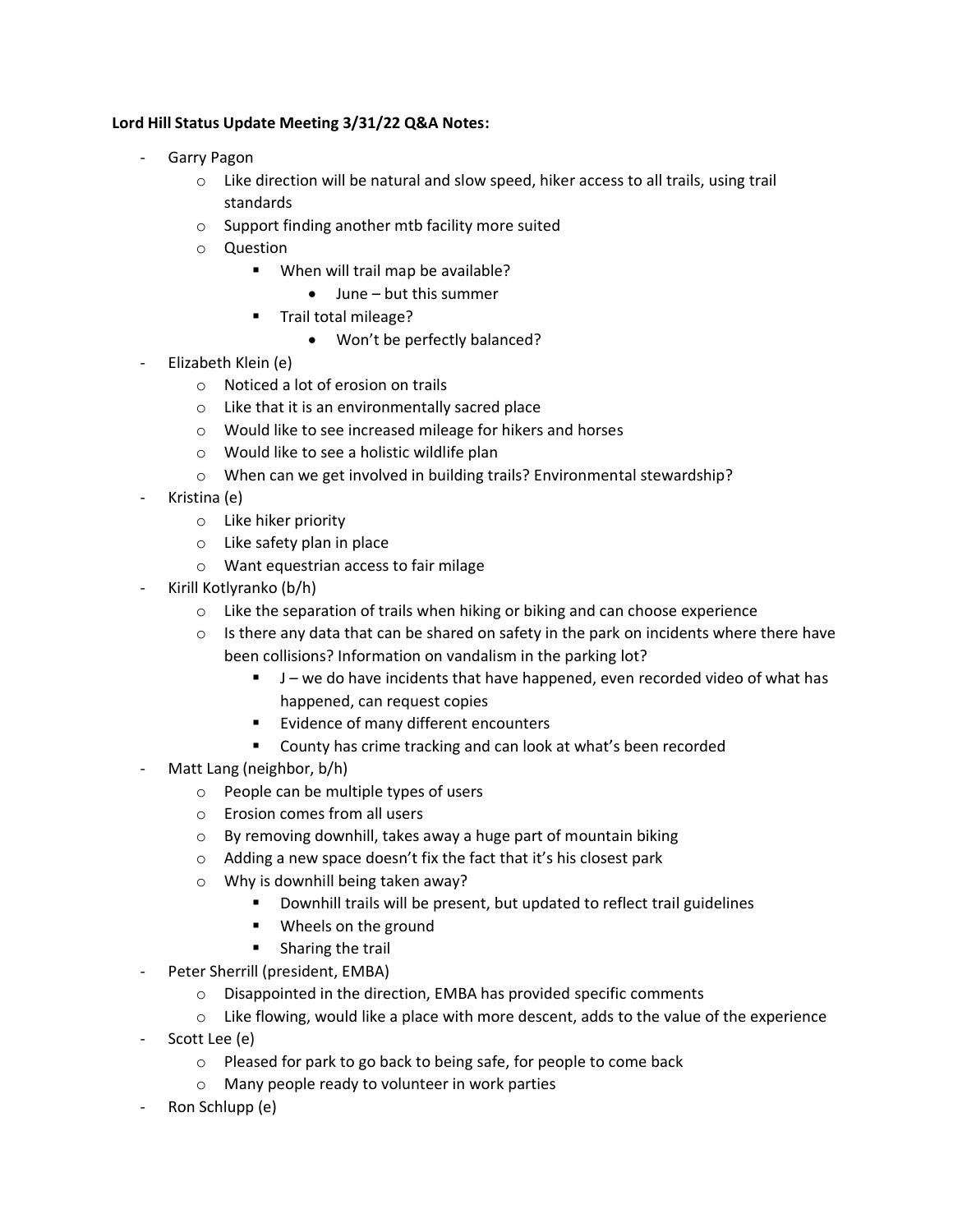- o Support slow-speed
- $\circ$  Support re-establish volunteer program, some thoughts on emergency when trails are blocked
- $\circ$  Want equestrians to complete previously approved trails previously submitted
- o Bikes and equestrians have a hard time when sharing narrow trails
- o Concern about e-bikes
- o Jeremy giving update on volunteer program
	- Launching May
	- Enterprise-wide in the county
	- **•** For emergency response, handling with operations for the next month so call us
- Jordan LaCroix (mtb)
	- o Feel this is an implicit ban on the park
	- $\circ$  Feel the county may have been swayed and has not been in the spirit of the larger community and may not be honest and credible
		- More than half the responses in the last survey didn't support new signage in the park, additional parking,
	- $\circ$  What has the county done to ensure that the last 800 community responses serve the process?
		- J we don't want to increase parking as this is an environmental park and it increases impact
		- Planners went through line by line
		- Make sure sustainable for the future
	- o Forrest Corbett (mtb)
		- Minimize conflict, important
		- Don't want to be surprised by bikers or to surprise users as a biker
		- Confused about latest plan how does shared trails improve safety?
			- J about behavior across the board
	- o Kalisa Jenne-Fraser (neighbor, hiker, some e)
		- Look at how to improve usability for children in the park, esp 4-H
		- How does the county plan to address the rogue trail building and the ad-hoc approach from many users?
			- A better presence neutral parties inspecting the park for rogue trail building
			- A paramount concern for exec and county council for how the site has been managed over the years –
			- We have to be more active
	- o John Dufay (runner, hiker, biker)
		- Majority of encounters good
		- Feel some things have been misrepresented such as using "speed" for
		- How would a day in LH look different w/proposed changes?
			- Trail experience would change with wheels on the ground features
		- What is the preferred method for users who come across trail uses/users that shouldn't be there?
			- Reach out to Rich Patton with concerns